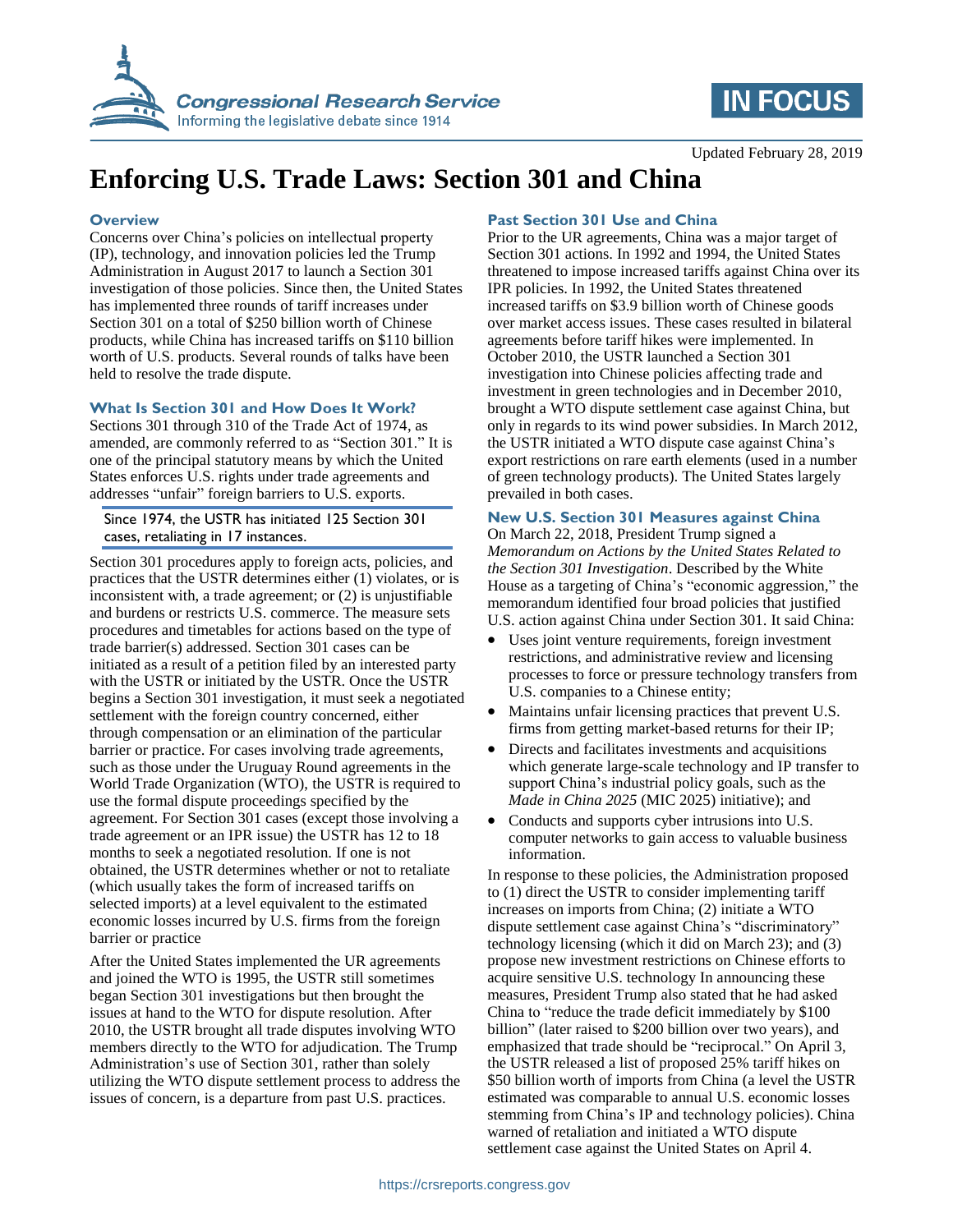#### **U.S.-China Negotiations**

On May 3-4, 2018, the two sides held high-level talks in Beijing. The U.S. side released a draft Framework for Discussion. It included calls for China to reduce the bilateral trade imbalance by \$200 billion over two years; address each of the four practices identified in the Section 301 findings; halt subsidies for the *Made in China 2025* initiative; remove foreign investment restrictions, make China's tariff levels comparable to U.S. tariff rates and remove certain nontariff barriers; improve market access for U.S. service providers and agricultural products; and agree not to oppose, challenge, or take any other action against the United States' action, including in the WTO, if China failed to live up to a framework agreement. On May 19, the United States and China released a joint statement outlining progress on a number of trade issues. China agreed that it would "significantly increase purchases of United States goods and services," including U.S. agricultural and energy products, and would strengthen its IPR laws and regulations. On May 21, 2018, U.S. Secretary of the Treasury Steven Mnuchin stated that because of the agreement, the "trade war had been put on hold."

However, on May 29, the White House announced that it planned to move ahead with Section 301 action against China by: imposing 25% ad valorem tariffs on \$50 billion worth of imports from China; (2) implementing new investment restrictions and enhanced export controls on Chinese entities and persons in regards to the acquisition of "industrially significant technology" for national security purposes (legislation was later enacted addressing these issues); and (3) continuing to pursue the WTO case against China's licensing policies. The White House further stated that it would request China to remove "all of its many trade barriers" and make taxes and tariffs between the two countries "reciprocal in nature and value." A subsequent statement by the Chinese government said that the White House actions were "clearly contrary to the recent agreement between the two sides," and said it would not implement the market-opening measures it had pledged to make while being threatened with tariff hikes.

#### **Punitive Tariffs Are Implemented**

On June 15, the USTR announced a two-stage plan to impose 25% ad valorem tariffs on \$50 billion worth of Chinese imports. When China on June 16 issued its own two-stage retaliation plan against the United States, President Trump directed the USTR on June 18 to propose a new list of products worth \$200 billion that would be subject to increased 10% tariffs if China retaliated against U.S. tariffs hikes, and he warned of additional tariffs if China retaliated a second time. The first two rounds of U.S. 25% tariff hike measures went into effect on July 6 (covering \$34 billion worth of products) and on August 23 (on \$16 billion worth of products). China implemented comparable countermeasures on U.S. products. On September 17, 2019, the Trump Administration announced 10% increased tariffs on \$200 billion worth of Chinese products (stage 3), effective September 24 (increasing to 25% on January 1, 2019), and warned of additional tariffs on \$267 worth of Chinese goods if China retaliated. On September 24, China raised tariffs (by 5% and 10%) on \$60 billion worth of imports from the United States and reportedly cancelled high-level trade talks.

**Figure 1. Three Rounds of Implemented Tariffs Hikes**  Total Products Affected (\$ in billions) and Effective Dates



## **Source: USTR and Chinese Ministry of Commerce. Note:** Tariff rates vary.

### **Issues for Congress**

While many business representatives and Members of Congress have expressed support for the Administration's goals of improving China's IP and technology practices, some question whether tariff hikes are the best strategy. They warn that the trade conflict with China will hurt U.S. firms and consumers because of resulting higher import prices and decreased U.S. exports to China. The USTR created an exclusion process for Stage 1 and Stage 2 tariffs but not for Stage 3, that enable U.S. stakeholders to request an exclusion for particular products covered by the tariff hikes. In the  $116<sup>th</sup> Congress, S. 577 (Lankford) would$ require the USTR to establish a Stage 3 exclusion process.

#### **A Trade Ceasefire?**

On December 1, 2018, President's Trump and Xi met at a private dinner during the G20 Summit in Argentina. According to a White House statement, the two leaders agreed to immediately begin negotiations on "structural changes" in regards to IP and technology issues (related to the Section 301 case), along with agriculture and services, with the goal of achieving an agreement in 90 days. The White House reported that China agreed to make "very substantial" purchases of U.S. agricultural, energy, and industrial products. President Trump agreed to suspend the planned Stage 3 Section 301 tariff rate increases that were planned to take effect on January 1, 2019, but stated that the increases would be implemented if no agreement was reached in 90 days (by March 1, 2019). On February 24, 2019, President Trump announced on Twitter that would delay the tariff hikes due to recent progress in trade talks. Many analysts have expressed concerns that a protracted trade dispute could cause sharply diminish U.S.-China commercial ties, disrupt international supply chains, and hurt global economic growth. Prospects for a bilateral deal are complicated by the Administration's demands that, in addition to addressing IP and technology issues, China should take steps to reduce the bilateral trade imbalance, implement structural reforms to its economy, and agree to verification and enforcement provisions.

**Wayne M. Morrison**, Specialist in Asian Trade and Finance